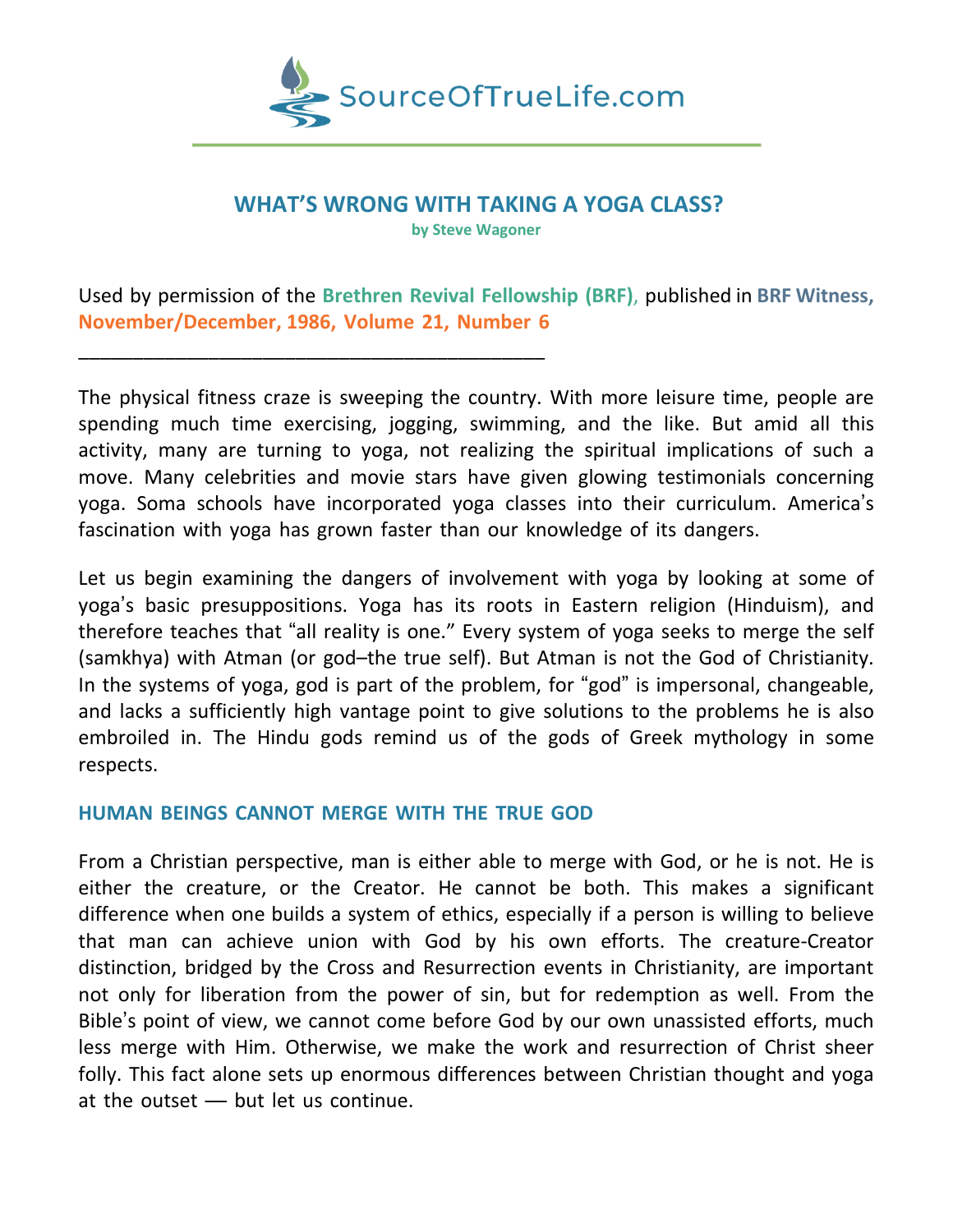## **PHYSICAL CONCENTRATION CANNOT CHANGE THE INNER BEING**

A basic tenet in yoga is that there are different levels, or stages, of being that a person must move through before he can finally yoke the ego with the ultimate self (or god), which is said to be its "true nature." To do this requires mystic and ascetic practice, usually involving the discipline of prescribed postures, controlled breathing, voluntary sense deprivation, and intense, complete concentration upon something (such as a mantra) — in order to establish identity of consciousness with the object of concentration (dharana). After intense contemplation, whereby one finally "sees through" that object to its essence (dhyana), one supposedly arrives at a trance-like state (samadhi), which is called the most intense energy level. In this state, it is claimed, the self is merged with "ultimate reality."

Stories of yogis who can change their brain waves to unconscious patterns at will, or cause the heart to voluntarily stop, have been documented to support the contention that yoga provides one means for controlling the body and mind. It should be borne in mind, however, that some who have become involved in yoga have reported having had demonic experiences of a frightening nature. The end is not always what is sought; hence the contention that this is spiritual openness with religious significance — a risky science of playing with the inner man.

### **SELF-CONQUEST CANNOT BRING ETERNAL SALVATION**

In yoga, an individual's own mind constitutes his source of yogic power. Self-conquest is therefore to be achieved by "knowing one's own mind," which to many persons in Western societies sounds noble. But the problem is this: By the time one meets up with power in meditation, the reason is left behind. You have no way of knowing if the overwhelming and demanding power which you have experienced means you are good or evil. The idea is to give yourself to it and see what happens! Then you go back to the Hindu Vedas to read about what god you have experienced. But the Vedas tell of gods who can promise anything, and then turn on you with unpredictable viciousness and furious abrupt changes. There is risk involved here that has much spiritual significance (compare **Exodus 20:3; Ephesians 6:12; 1 Corinthians 10:18-21**). Anyone who delves into yoga very far, knows that the gods are where the power is. One discovers at length that some yogis have power to control their bodies, often in spectacular ways, but only because they have surrendered themselves to another power.

If yogic meditators have lower blood lactate, or consume less oxygen during meditation, their problems are still waiting for them when they come out of their trance. Life must be lived between experiences, and it is this "space" between experiences that proves to be a problem for the yogic meditator. The key to the problem lies not in technique,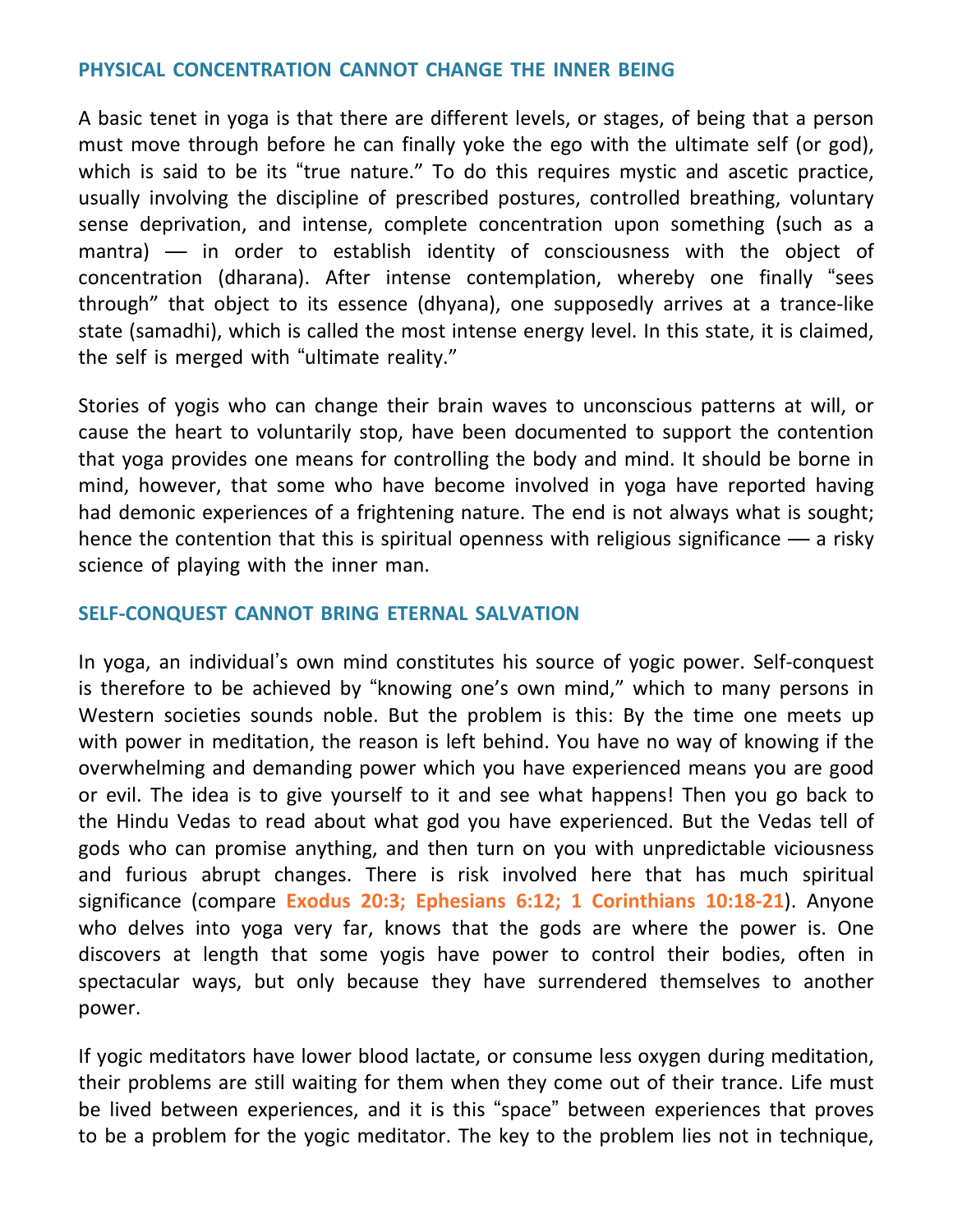but in humble dependency on Jesus Christ and His mercy, and on being led and empowered by the Holy Spirit. The yogic meditator is not apt to appreciate such a perspective, because it makes his "heroic efforts" to merge with god look quite foolish. After all, consider the years of intense self-discipline and the large outlay of cash (you didn't think yoga was free, did you)) required to achieve union with the "ultimate self." The Good News is that we don't have to go through all that. The price has been paid for our salvation. Through the blood of Jesus Christ, we have bold access into God's presence at any time **(Hebrews 10:19-22).**

#### **ECSTATIC EXPERIENCES CANNOT REPLACE GENUINE SELF CONTROL**

One big problem with yoga is that by the time one meets up with some power, his reason has been left behind. The yogic meditator leaves knowledge for meditation, and meditation for detachment, and doesn't know who (or what) he is submitting to. Frequently the god will promise divinity and power in exchange for complete surrender to its power. Does this sound anything like Satan's temptation of Jesus in the wilderness **(Matthew 4:8 & 9)**?

One of the means by which we are to discern the difference between the true prophets of God and false prophets, is by means of self-control. "The spirits of the prophets are subject to the prophets" **(1 Corinthians 14:32).** In other words, those who truly have come before God and speak His words, remain in full possession of their rational faculties, with their self-control left intact. Self-control is one fruit of the Holy Spirit **(Galatians 5:23).** Christian prayer leaves us with our wits so that we can tell if it is God working, or some other spiritual counterfeit. Implicit in the notion that we can unify ourselves with God, is the concept that we can also unify ourselves with Satan. Hence, the warnings of the early Church Fathers about seeking visions, external sensations, soul travel, or other ecstatic experiences that have the earmarks of delusion, and the potential of demonic invitation.

### **THE GLORY OF THE CREATOR MUST NOT BE GIVEN TO THE CREATURE**

In yoga, body and soul are equated since all reality is viewed as one. Not only is man god, but so is everything else — which amounts to full-blown pantheism. It says, "That rock is god; I am god; etc." Is this exchanging the glory of the Creator for that of the creature **(Romans 1:23)?** The view that all reality is one — surely creates a low view of God, and an absurdly high view of man.

Yoga also encourages the use of a "mantra" in meditation. Few realize just what a mantra is. Mantras evolved from the left Tantric Vehicle School of Buddhism, whose pathetic adherents erotically attempted union with the cosmos, were involved in ritual murders, and ate excrement to try for magical power. As John Weldon and Zola LeVitt